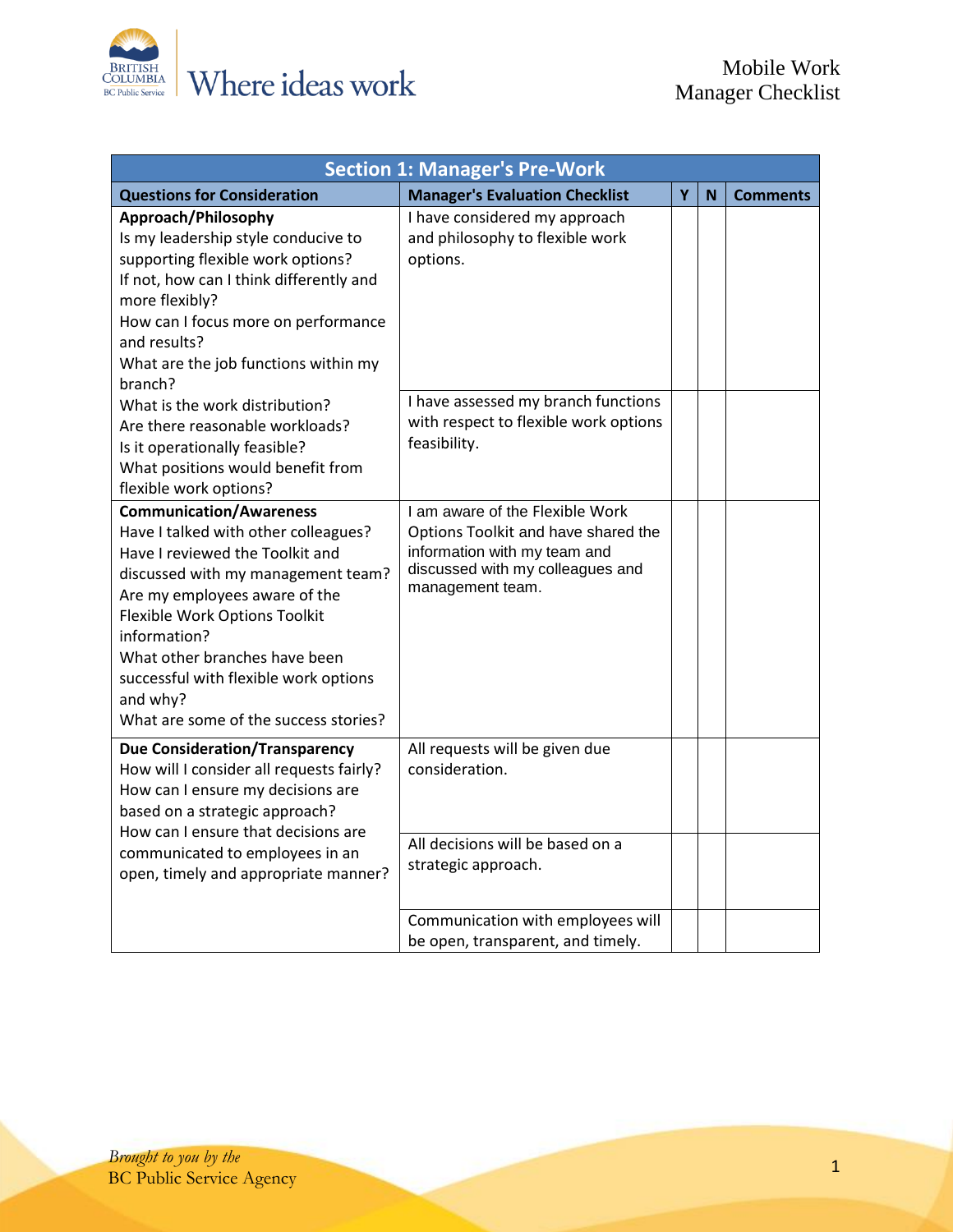

| <b>Section 2: Assessing an Employee's Proposal</b>                                                                                                                                                                                                                                                                           |                                                                                                                                                                       |   |   |                 |
|------------------------------------------------------------------------------------------------------------------------------------------------------------------------------------------------------------------------------------------------------------------------------------------------------------------------------|-----------------------------------------------------------------------------------------------------------------------------------------------------------------------|---|---|-----------------|
| <b>Questions for Consideration</b>                                                                                                                                                                                                                                                                                           | <b>Manager's Evaluation Checklist</b>                                                                                                                                 | Y | N | <b>Comments</b> |
| <b>Employee Needs and Expectations</b><br>What are the employee's personal<br>needs and expectations?<br>What are the employee's work-life<br>balance goals?<br>Will the proposed flexible work option<br>assist in achieving their personal needs<br>and work life balance goals?                                           | The needs of the employee will be<br>addressed through this flexible work<br>option.                                                                                  |   |   |                 |
| <b>Team Needs and Goals</b><br>What are the needs and expectations<br>of other team members?<br>Is the work of the employee and team<br>conducive to a flexible work option?<br>What would be the impacts and                                                                                                                | Other employees who may be<br>impacted by this flexible work option<br>have been consulted and had an<br>opportunity to discuss and share<br>support and/or concerns. |   |   |                 |
| benefits of the proposed flexible work<br>option on team members?<br>How will the proposed flexible work<br>option contribute to meeting work and<br>team goals?                                                                                                                                                             | Strategies are available to deal with<br>potential impacts as appropriate.                                                                                            |   |   |                 |
|                                                                                                                                                                                                                                                                                                                              | Appropriate communication<br>channels can be set up to ensure an<br>on-going dialogue.                                                                                |   |   |                 |
| <b>Business Goals and Impacts</b><br>What are the business goals?<br>What are the work goals (i.e.<br>deliverables, outputs) for the<br>employee?<br>Can these be done flexibly?<br>Are they highly operational?                                                                                                             | Work goals and expectations have<br>been clearly defined and<br>communicated and potential impacts<br>have been considered.                                           |   |   |                 |
| Do they require face-to-face<br>interaction?<br>Do they need to be done in the office?<br>How can/will these work goals be<br>measured?<br>Would this position benefit from a                                                                                                                                                | Strategies have been identified to<br>deal with potential impacts as<br>appropriate.                                                                                  |   |   |                 |
| flexible work option?<br>Is it operationally feasible?<br>Are there other types of flexible work<br>options that can be considered?                                                                                                                                                                                          | The business goals of the<br>branch/unit will continue to be met<br>and/or exceeded through approval of<br>this flexible work option.                                 |   |   |                 |
| <b>Employee Performance</b><br>Does the employee consistently<br>perform his/her tasks satisfactorily?<br>Will the work arrangement support or<br>improve employee's level of<br>performance?<br>What flexible work experiences has the<br>employee had in the past, and what<br>impact did they have on job<br>performance? | The employee's performance has<br>been regularly evaluated and found<br>to be satisfactory or better.                                                                 |   |   |                 |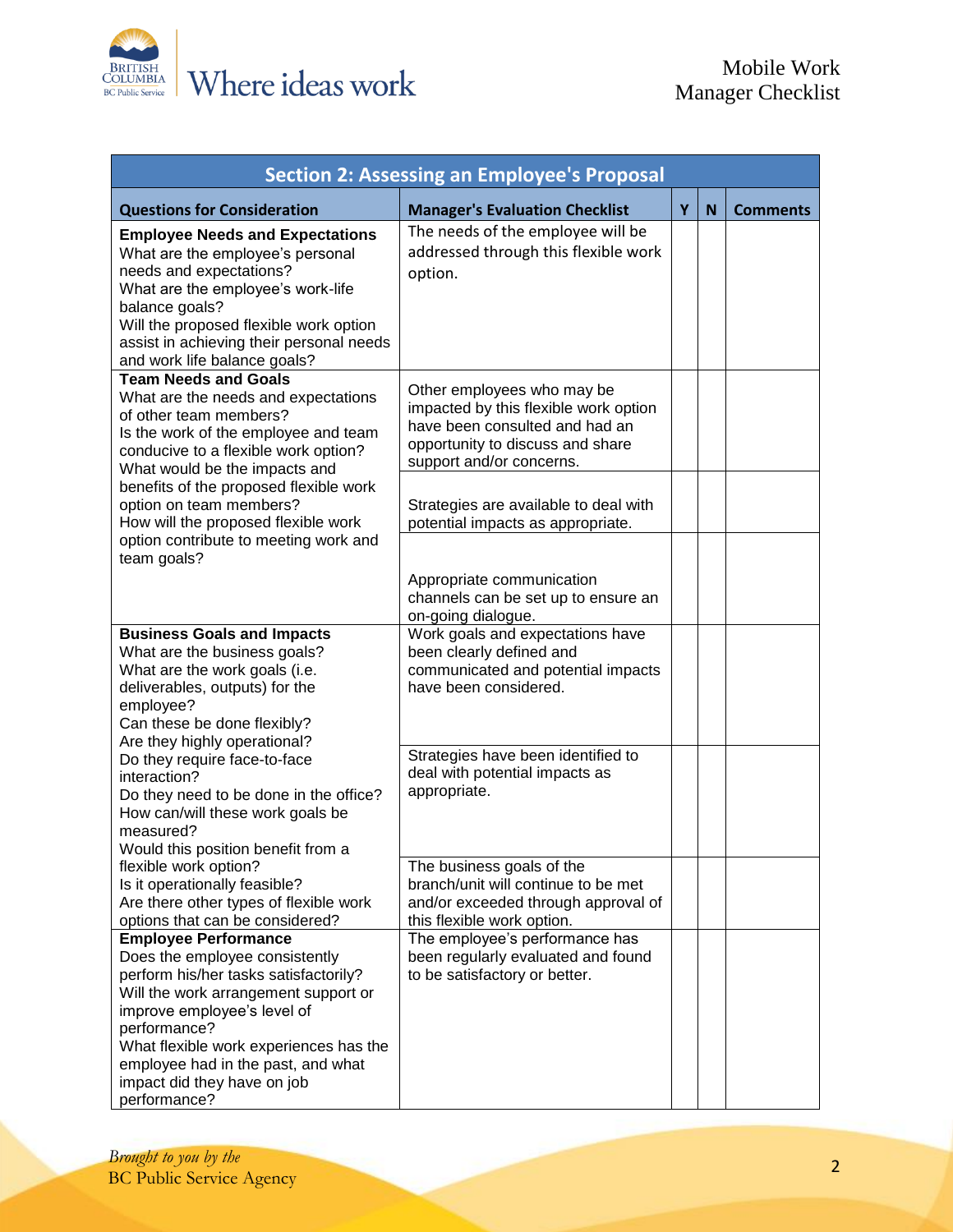

| How could the employee's<br>performance be measured in a mobile<br>work arrangement?                                                                                                                                                                                                                                                        |                                                                                                                                        |   |   |                 |
|---------------------------------------------------------------------------------------------------------------------------------------------------------------------------------------------------------------------------------------------------------------------------------------------------------------------------------------------|----------------------------------------------------------------------------------------------------------------------------------------|---|---|-----------------|
| <b>Section 3: Preparing for Implementation</b>                                                                                                                                                                                                                                                                                              |                                                                                                                                        |   |   |                 |
| <b>Questions for Consideration</b>                                                                                                                                                                                                                                                                                                          | <b>Manager's Evaluation Checklist</b>                                                                                                  | Y | N | <b>Comments</b> |
| <b>Customer/Client needs and</b><br>expectations<br>What are the expectations and needs<br>of our customers/clients - internal and<br>external?<br>What would the potential impacts be if<br>flexible work options were introduced?<br>Would these expectations and needs<br>be met and/or exceeded with flexible<br>work options in place? | Customer/Client needs and<br>expectations have been<br>considered/impacts identified.                                                  |   |   |                 |
|                                                                                                                                                                                                                                                                                                                                             | Strategies have been identified to<br>deal with potential impacts as<br>appropriate.                                                   |   |   |                 |
|                                                                                                                                                                                                                                                                                                                                             | Customer/Client needs, expectations<br>and service levels will continue to be<br>met through approval of this flexible<br>work option. |   |   |                 |
| <b>Health and Safety</b><br>Will there be any Health and Safety<br>issues/impacts and how will they be<br>addressed?                                                                                                                                                                                                                        | The health and safety of all<br>employees has been considered and<br>potential impacts have been<br>identified.                        |   |   |                 |
|                                                                                                                                                                                                                                                                                                                                             | Strategies have been identified to<br>deal with potential impacts as<br>appropriate.                                                   |   |   |                 |
|                                                                                                                                                                                                                                                                                                                                             | Safety will not be compromised by<br>approval of this flexible work option.                                                            |   |   |                 |
| Costs<br>Are there set up and ongoing costs to<br>this proposed flexible work option?                                                                                                                                                                                                                                                       | A cost analysis has been completed.                                                                                                    |   |   |                 |
|                                                                                                                                                                                                                                                                                                                                             | There will be no additional net costs<br>incurred and upfront costs can be<br>recouped over a reasonable period.                       |   |   |                 |
| <b>Administration</b><br>How will this proposed flexible work<br>option be coordinated and tracked?<br>How will effective communications<br>occur? (i.e. team meetings)<br>How will the success of this flexible<br>work option be evaluated?                                                                                               | Administration considerations for<br>implementation have been identified<br>and discussed.                                             |   |   |                 |
|                                                                                                                                                                                                                                                                                                                                             | Performance measures have been<br>put in place.                                                                                        |   |   |                 |
| Technology/Equipment/Support<br>What computer and/or office<br>equipment and materials will be<br>required to support this flexible work<br>option?                                                                                                                                                                                         | Computer and/or office equipment<br>considerations for implementation<br>have been identified. (i.e. space,<br>computer, desk, etc.)   |   |   |                 |